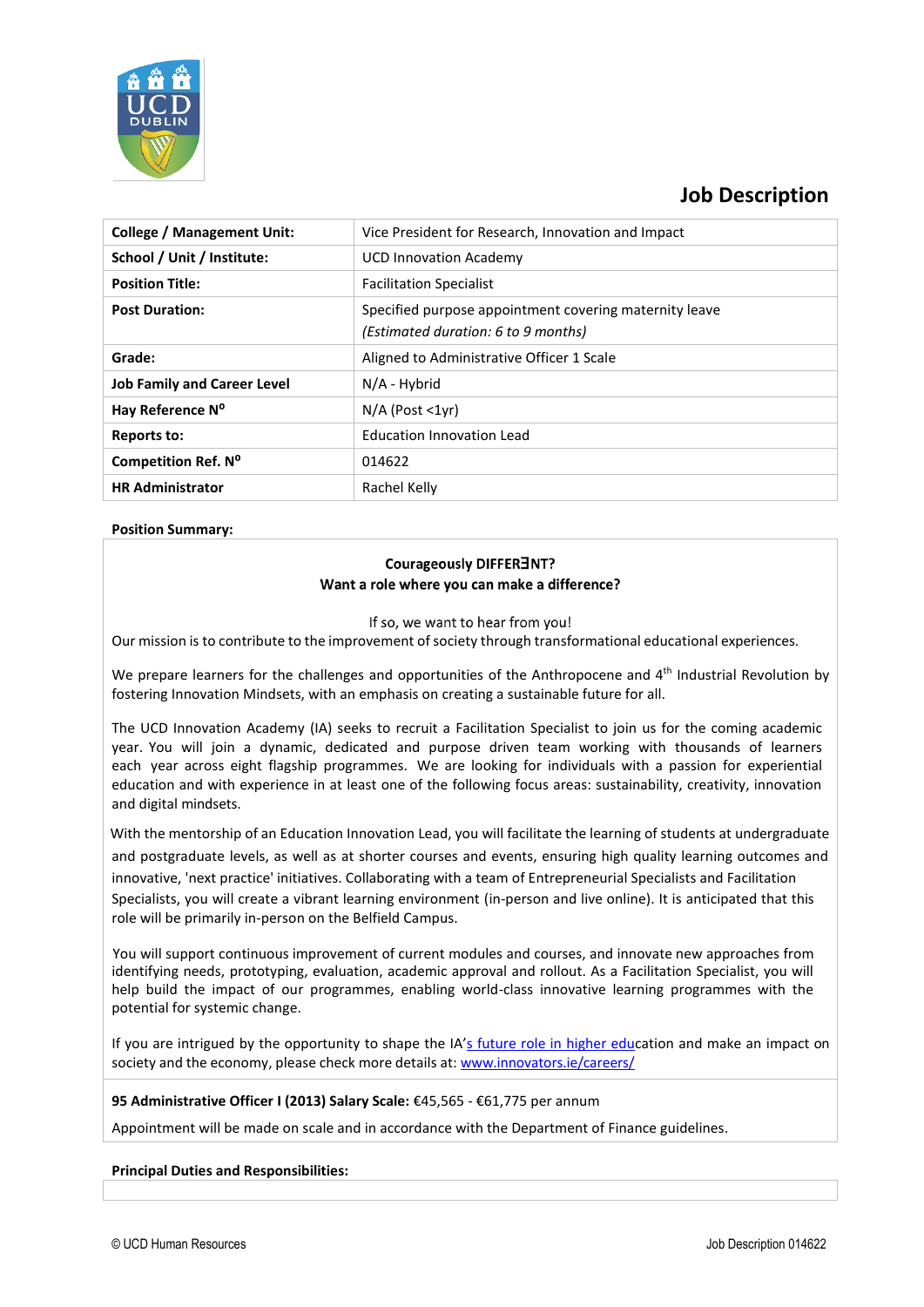The principal duties of the post will be to facilitate the learning of students and support the development and delivery of the IA's programmes. Specifically, the role includes:

### **Education:**

- Facilitate the learning of our students through creating a vibrant learning environment and demonstrating a passion for experiential education and student development.
- Ensure the learning outcomes of our programmes are understood and achieved maintaining and developing innovative, inclusive, high-quality programmes – live-online and in-person.
- Prepare students for the challenges and opportunities of the 4<sup>th</sup> Industrial Revolution and the Anthropocene - through fostering Innovation Mindsets, Learning Agility, the application of new technologies and consideration of environmentally sustainable approaches.
- Facilitate high-quality experiential learning by employing a range of facilitation competencies to ensure learning outcomes are achieved.
- Lead module development and delivery (including identification of need, academic approval, design, delivery and enhancement). Support programme development and delivery.
- Proactively support individual student learning through: coaching (including impromptu learning opportunities), providing guidance support and signposting as well as setting, evaluating and providing formative feedback on assessments.
- Lead and participate in hackathons, workshops and tutorials, in Ireland and occasionally overseas.

#### **Processes:**

- Chart class progress, seek feedback, capture, document and reflect on outcomes, reflect on module evaluations and create a continuous learning and improvement culture across the student experience.
- Develop, collate and share learning materials and facilitation techniques with the wider team.
- Contribute to the collection, collation and organisation of student submissions for the External Examiner.

#### **Co-ordination and Collaboration:**

- Work collaboratively within a team of educators, tutors and IA Operations team to provide programme level continuity for students across course modules.
- Enhance programmes, by identifying and engaging guest speakers as well as external project hosts to present real world challenges to our students.
- Establish effective working relationships between students, practitioners, partners and host organisations.
- Liaise with colleagues across the University to enhance the overall student experience.
- Support the IA Business Development Team with student recruitment, messaging and marketing.
- Work together with the Senior Programme Manager to ensure courses are managed in accordance with UCD academic regulations and curriculum management timelines and processes.
- Collaborate with the Creative Maker and Sustainable Production Facilitators to appropriately integrate new technologies and sustainability into courses.

#### **Reputation and Strategic Development:**

- Explore, learn, develop, implement and share new and emerging approaches to higher education.
- Advance the understanding and application of experiential education in higher education.
- Promote the HEA Convene project and the Innovation Academy locally, regionally, nationally and internationally – participating in e.g. conferences, subject interest groups, industry events and professional body activities.

#### **Perform other role related duties at the discretion of the Director**

#### **Selection Criteria:**

Selection criteria outline the qualifications, skills, knowledge and/or experience that the successful candidate would need to demonstrate for successful discharge of the responsibilities of the post. Applications will be assessed on the basis of how well candidates satisfy these criteria.

#### Mandatory: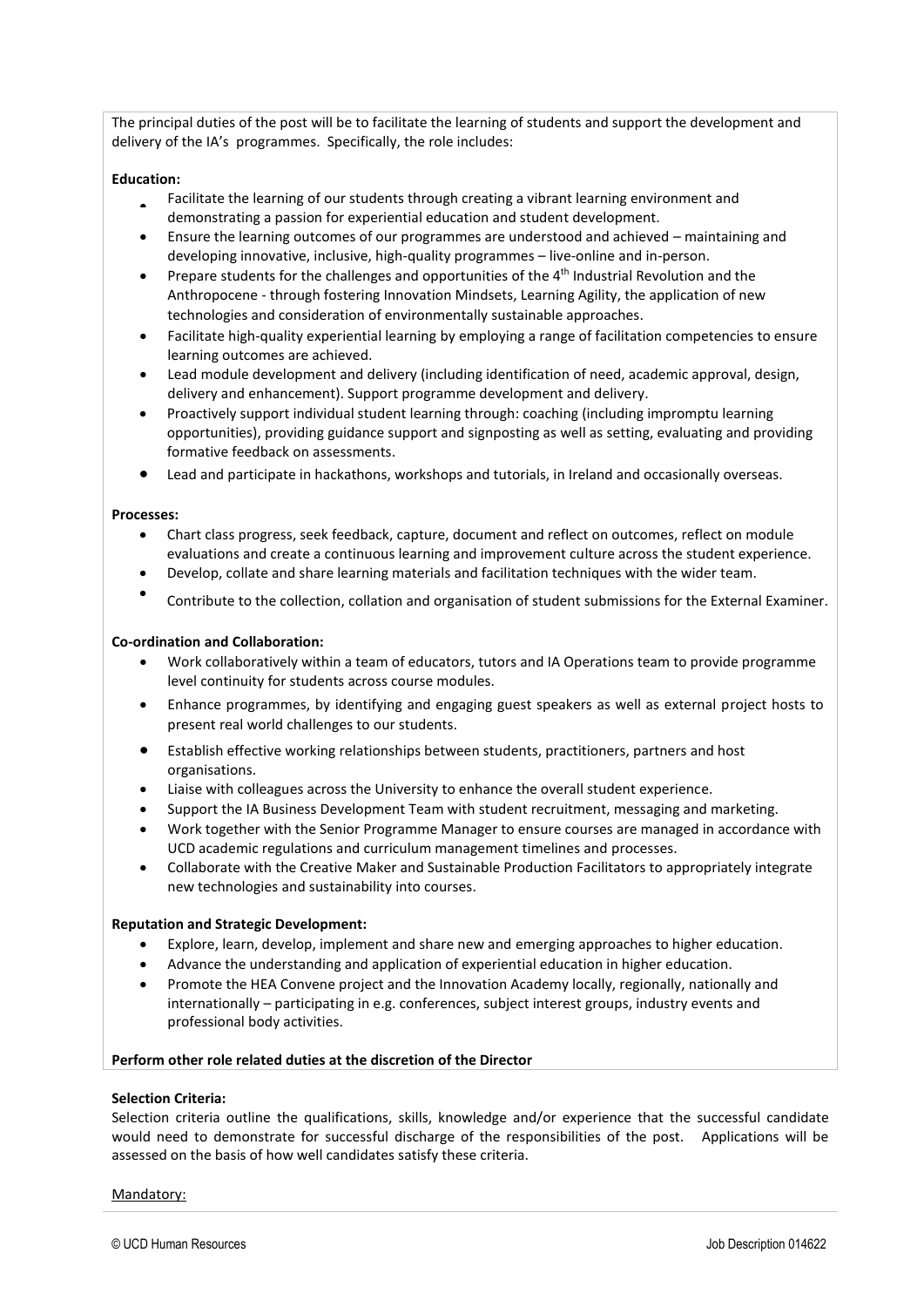## **Experience and Qualifications:**

- At least 4 years professional experience including prior experience in a facilitation role.
- A third level degree.
- Evidence of learning agility e.g. recent qualification or similar.
- Specific expertise in one or more of the following: sustainability, creativity, innovation & digital mindsets.

## **Functional Competencies:**

## **Creates and Sustains a Participatory Environment**

- Understands the time and space required to support group process.
- Creates a climate of psychological safety and trust.
- Demonstrates effective participatory and interpersonal communication skills.
- Develops rapport with a diverse range of participants.
- Use approaches that best fit needs and abilities of the group and use a variety of approaches to achieve group consensus.
- Stimulates and taps group energy.

## **Supports Diversity and Inclusion**

- Encourages positive regard for the experience and perception of all participants and creates opportunities for participants to benefit from the diversity of within a group.
- Helps individuals identify and review underlying assumptions.
- Recognises conflict and its role within group learning / maturity, provide a safe environment for conflict to surface, manages disruptive group behaviour and support teams through resolution of conflict.

### **Guides classes/groups to appropriate and useful outcomes**

- Creates appropriate designs to achieve intended outcomes.
- Actively listens, questions and summarises to elicit the sense of the group.
- Assists the group in reflection on its experience.
- Adapts processes to changing situations and needs of the group.

# **Builds and Maintains Professional Knowledge**

- Understands learning theory.
- Encourages and practices creative thinking.
- Knows a range of facilitation methods.
- Understands problem solving and decision-making models.
- Understands a variety of group methods and techniques and knows consequences of misuse of group methods.
- Distinguishes process from task and content.
- Learns new processes, methods, & models in support of changing/emerging needs.

### **Models Positive Professional Attitude**

- Seeks feedback, practices self-assessment and self-awareness, reflects on behaviour and results.
- Acts with integrity, maintains congruence between actions and personal and professional values.
- Approaches situations with authenticity and a positive attitude.
- Maintains an objective, non-defensive, non-judgmental stance.

### **Operational Resilience**

- Maintains stamina and performance in everyday tasks and acts effectively under pressure.
- Displays determination, self-discipline and commitment in the face of a changing environment or setbacks and proactively mentors team member to do the same.
- Bounces back from disappointments or confrontations, not letting them negatively influence ongoing performance.

# **Core Competencies:**

### **Building Relationships**

• Builds effective working relationships within own area and more broadly.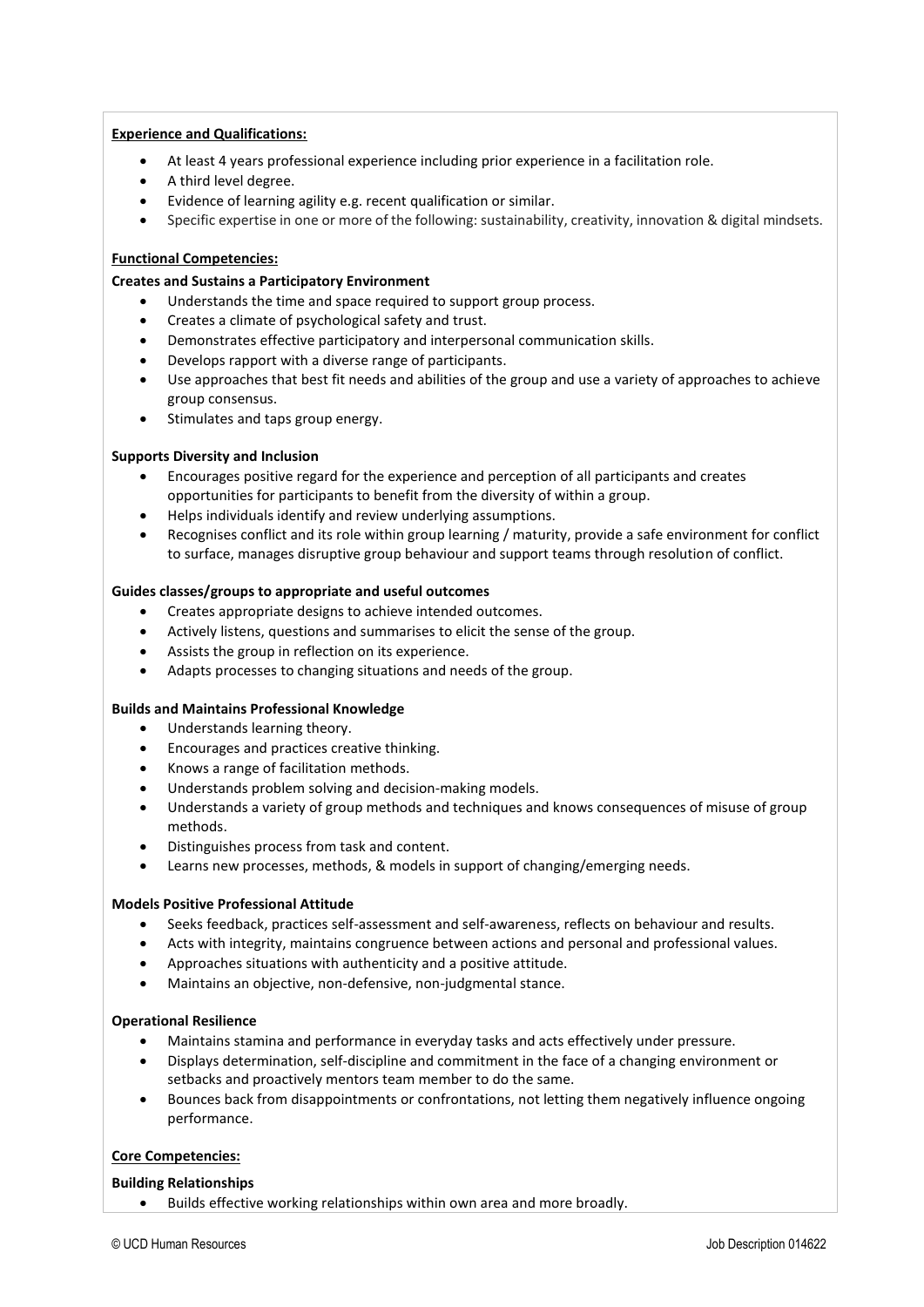- Encourages cooperation and collaboration in others.
- Fosters partnerships to achieve results.
- Able to work with others toward a shared goal, participating actively, sharing responsibility and recognition, and contributing to the capability of the team.

## **Planning and Organisation**

- Plans and organises own work effectively.
- Sets clear priorities and ensures deadlines are met.
- Organises activities, separates and combines tasks to deliver outputs according to a clear timeframe to realise objectives.

### **Communicating Effectively**

- Engages in written and oral communication that is clear, unambiguous and transparent.
- Conveys and shares information and ideas with others, listens empathically and carefully, clarifies understanding and considers different viewpoints.

### **Project Management**

- Ensures project goals, purpose, and criteria for success are clearly defined at the outset.
- Clarifies related roles and responsibilities, deliverables and milestones.
- Identifies barriers and enablers and develops a plan accordingly.
- Builds a detailed project plan, monitors progress, seeks feedback and modifies approach as necessary.
- Flags failures/mistakes and seeks senior guidance and support as necessary.

### **Innovation and Change**

- Takes a positive approach to tackling work and embraces change.
- Regularly Invites feedback relating to performance and deals constructively with it.
- Fosters an environment of experiential learning and improvement alongside a culture of innovation.
- Ensures appropriate stakeholder involvement and engagement in change programmes/projects.
- Ensures change is aligned with moral principles and ethical standards.

### **Equality Diversity and Inclusion:**

• Candidates must demonstrate an awareness of equality, diversity and inclusion agenda.

### Desirable:

N/A – No Desirable Criteria attached to this role.

# **Further Information for Candidates:**

### **Supplementary information:**

| The University:                                                      | http://ww.ucd.ie/aboutucd.htm                                                       |
|----------------------------------------------------------------------|-------------------------------------------------------------------------------------|
| The UCD Strategy for Research,<br>Innovation and Impact 2015-2020:   | http://www.ucd.ie/innovation/aboutus/ucdstrategyforresearchinnovationandimpac<br>t/ |
| Office of the Vice-President for<br>Research, Innovation and Impact: | https://www.ucd.ie/research/portal/meettheteam/#1                                   |
| <b>UCD Innovation Academy:</b>                                       | https://www.innovators.ie/                                                          |
| Other ( <i>Please specify</i> ):                                     | N/A                                                                                 |

# **Relocation Expenses:**

• Will not apply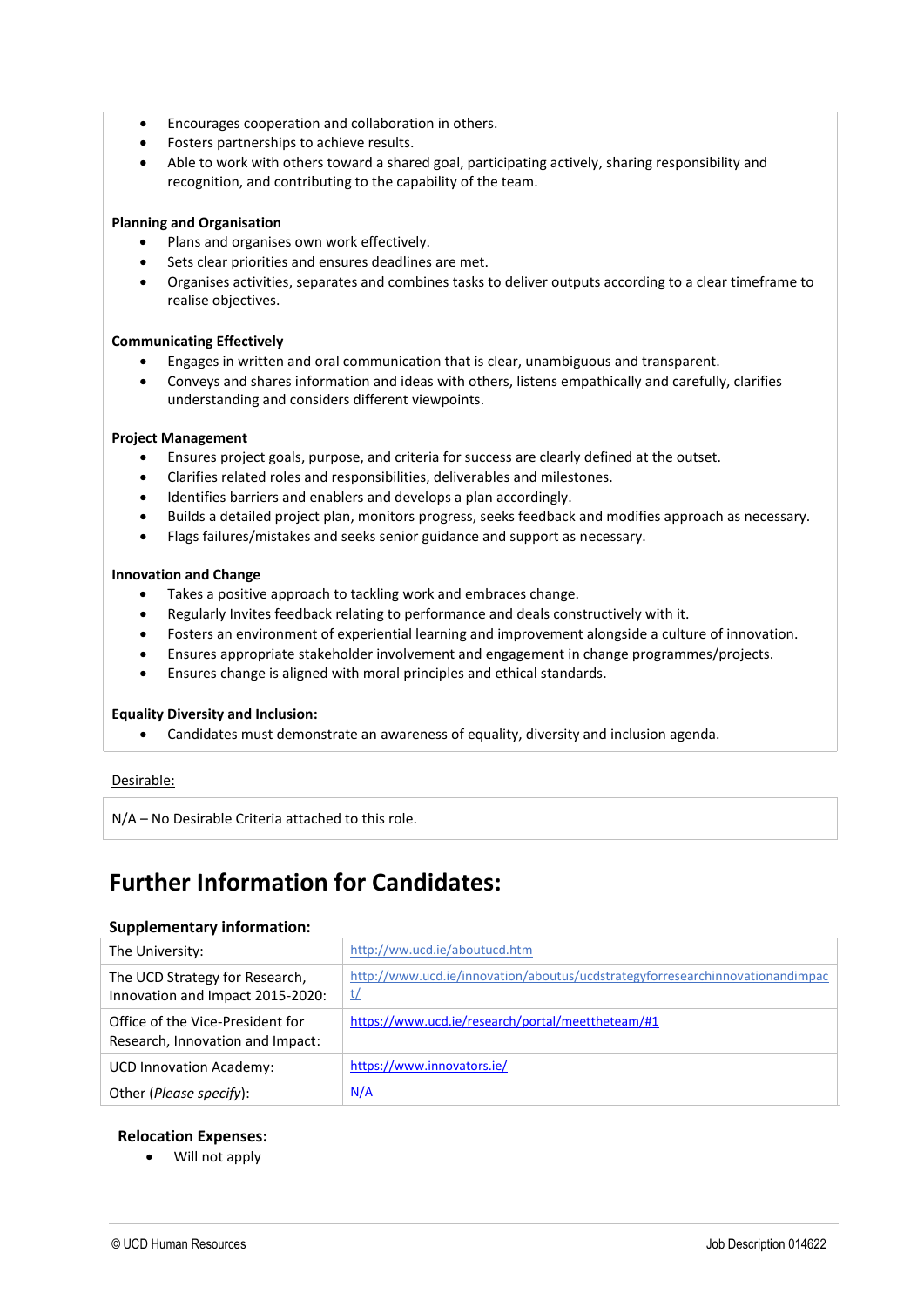## **Garda Vetting required:**

• No.

## **Informal Enquiries ONLY to:**

| Name:          | Prof. Suzi Jarvis           |
|----------------|-----------------------------|
| Title:         | Director Innovation Academy |
| Email address: | suzi.jarvis@ucd.ie          |
| Telephone:     | N/A                         |

## **Particular to this position:**

**Contract:** 'The successful candidate will be offered a specified purpose contract covering a member of stall whilst on secondment *(estimated duration 6 to 9mths)."*

Please note: It is envisaged interviews for this position will take place over Zoom. We understand that this is an unusual time and that interviewing in different environments can be difficult. We have all experienced internet disruptions, background noise, family interruptions etc. and we want to assure you that if you are called to interview, such issues will not impact upon the outcome of your interview.

| Eligibility to compete and certain restrictions on eligibility                            |                                                                                                                                                                                                                                                                                                                                                                                                                                                                                                                                                                                                                                                                                                                                                                                                                                                                                                                                                                                                                                                                                                                             |  |
|-------------------------------------------------------------------------------------------|-----------------------------------------------------------------------------------------------------------------------------------------------------------------------------------------------------------------------------------------------------------------------------------------------------------------------------------------------------------------------------------------------------------------------------------------------------------------------------------------------------------------------------------------------------------------------------------------------------------------------------------------------------------------------------------------------------------------------------------------------------------------------------------------------------------------------------------------------------------------------------------------------------------------------------------------------------------------------------------------------------------------------------------------------------------------------------------------------------------------------------|--|
| <b>Incentivised Scheme for</b><br><b>Early Retirement (ISER):</b>                         | It is a condition of the Incentivised Scheme for Early Retirement (ISER) as set out<br>in Department of Finance Circular 12/09 that retirees, under that Scheme, are<br>debarred from applying for another position in the same employment or the<br>same sector. Therefore, such retirees may not apply for this position                                                                                                                                                                                                                                                                                                                                                                                                                                                                                                                                                                                                                                                                                                                                                                                                  |  |
| <b>Department of Health and</b><br>Children Circular (7/2010):                            | The Department of Health Circular 7/2010 dated 1 November 2010 introduced a<br>Targeted Voluntary Early Retirement (VER) Scheme and Voluntary Redundancy<br>Schemes (VRS). It is a condition of the VER scheme that persons availing of the<br>scheme will not be eligible for re-employment in the public health sector or in<br>the wider public service or in a body wholly or mainly funded from public<br>moneys. The same prohibition on re-employment applies under the VRS, except<br>that the prohibition is for a period of 7 years, after which time any re-<br>employment will require the approval of the Minister for Public Expenditure and<br>Reform. People who availed of either of these schemes are not eligible to<br>complete in this competition.                                                                                                                                                                                                                                                                                                                                                    |  |
| <b>Collective Agreement -</b><br><b>Redundancy Payments to</b><br><b>Public Servants:</b> | The Department of Public Expenditure and Reform letter dated 28th June 2012<br>to Personnel Officers introduced, with effect from 1st June 2012, a Collective<br>Agreement which had been reached between the Department of Public<br>Expenditure and Reform and the Public Services Committee of the ICTU in<br>relation to ex-gratia Redundancy Payments to Public Servants. It is a condition of<br>the Collective Agreement that persons availing of the agreement will not be<br>eligible for re-employment in the public service by any public service body (as<br>defined by the Financial Emergency Measures in the Public Interest Acts 2009 -<br>2011) for a period of 2 years from termination of the employment. Thereafter<br>the consent of the Minister for Public Expenditure and Reform will be required<br>prior to re-employment. People who availed of this scheme and who may be<br>successful in this competition will have to prove their eligibility (expiry of period<br>of non-eligibility) and the Minister's consent will have to be secured prior to<br>employment by any public service body. |  |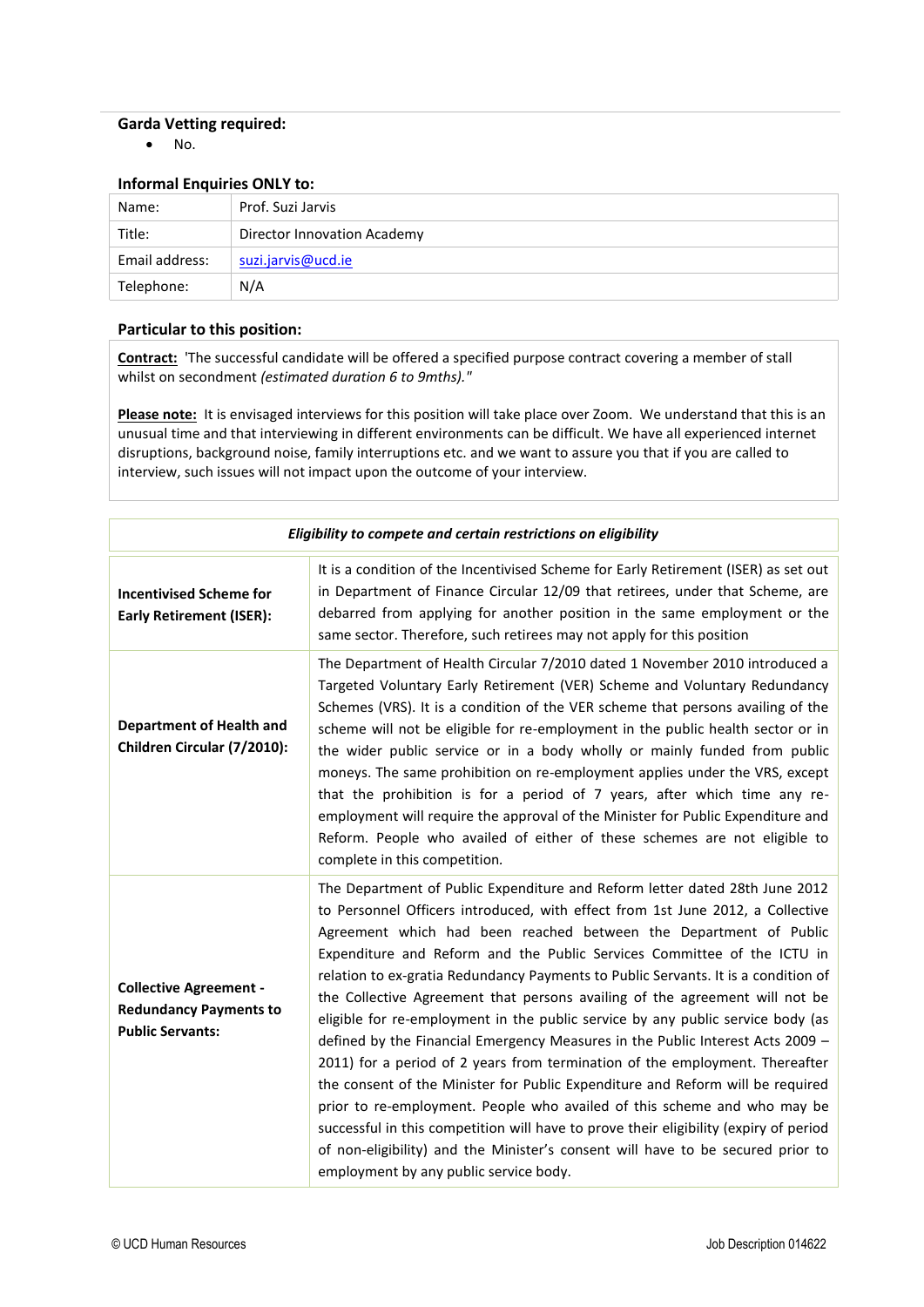| Declaration:                                    | Applicants will be required to a Pre-Employment Declaration to confirm whether<br>they have previously availed of a public service scheme of incentivised early<br>retirement and/or the collective agreement outlined above. The above<br>represents the main schemes and agreements restricting a candidate's right to<br>be re-employed in the public service. However it is not intended to be an<br>exhaustive list and candidates should declare details of any other exit<br>mechanism they have availed of which restricts their right to be re-employed in<br>the public service. Applicants will also be required to declare any entitlements to<br>a Public Service pension benefit (in payment or preserved) from any other Public<br>Service employment and/or where they have received a payment-in-lieu in<br>respect of service in any Public Service employment. |
|-------------------------------------------------|-----------------------------------------------------------------------------------------------------------------------------------------------------------------------------------------------------------------------------------------------------------------------------------------------------------------------------------------------------------------------------------------------------------------------------------------------------------------------------------------------------------------------------------------------------------------------------------------------------------------------------------------------------------------------------------------------------------------------------------------------------------------------------------------------------------------------------------------------------------------------------------|
| <b>Superannuation and</b><br><b>Retirement:</b> | The successful candidate will be offered the appropriate superannuation terms<br>and conditions as prevailing in the University, at the time of being offered an<br>appointment. In general, and except for candidates who have worked in a<br>pensionable (non-single scheme terms) public service job in the 26 weeks prior<br>to appointment (see paragraph d below), this means being offered appointment<br>based on membership of the Single Public Service Pension Scheme ("Single<br>Scheme").<br>Key provisions attaching to membership of the Single Scheme are as follows:                                                                                                                                                                                                                                                                                             |

*a. Pensionable Age -* The minimum age at which pension is payable is 66 (rising to 67 and 68) in line with State Pension age changes.

*b. Retirement Age -* Scheme members must retire at the age of 70.

### *c. Pension Abatement:*

- If the appointee was previously employed in the Civil Service or in the Public Service please note that the Public Service Pensions (Single Scheme and Other Provisions) Act 2012 includes a provision which extends abatement of pension for all Civil and Public Servants who are re-employed where a Public Service pension is in payment. This provision to apply abatement across the wider public service came into effect on 1 November 2012. This may have pension implications for any person appointed to this position who is currently in receipt of a Civil or Public Service pension or has a preserved Civil or Public Service pension which will come into payment during his/her employment in this position.
- Department of Education and Skills Early Retirement Scheme for Teachers Circular 102/2007

The Department of Education and Skills introduced an Early Retirement Scheme for Teachers. It is a condition of the Early Retirement Scheme that with the exception of the situations set out in paragraphs 10.2 and 10.3 of the relevant circular documentation, and with those exceptions only, if a teacher accepts early retirement under Strands 1, 2 or 3 of this scheme and is subsequently employed in any capacity in any area of the public sector, payment of pension to that person under the scheme will immediately cease. Pension payments will, however, be resumed on the ceasing of such employment or on the person's 60th birthday, whichever is the later, but on resumption, the pension will be based on the person's actual reckonable service as a teacher (i.e. the added years previously granted will not be taken into account in the calculation of the pension payment).

• Ill-Health-Retirement

Please note that where an individual has retired from a Civil/Public Service body on the grounds of ill-health his/her pension from that employment may be subject to review in accordance with the rules of ill-health retirement within the pension scheme of that employment.

*d. Prior Public Servant -* While the default pension terms, as set out in the preceding paragraphs, consist of Single Scheme membership, this may not apply to certain appointees. Full details of the conditions governing whether or not a public servant is a Single Scheme member are given in the Public Service Pensions (Single